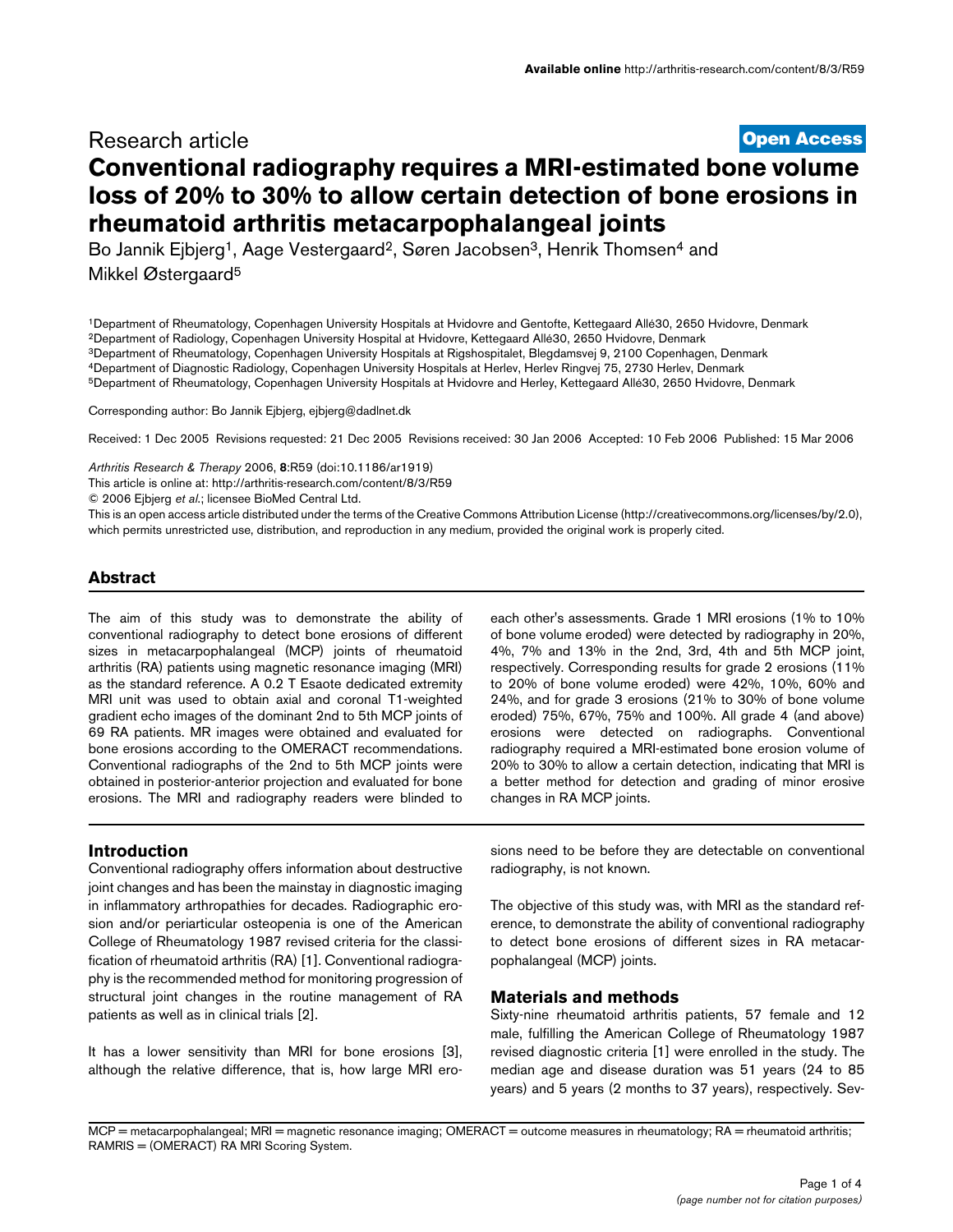enty-three percent of the patients were IgM rheumatoid factor positive. Local ethics committee approval was obtained prior to study initiation, and signed informed consent was obtained from all patients.

### **Magnetic resonance imaging**

MRI of the 2nd to 5th MCP joints was performed on a 0.2 Tesla dedicated extremity MRI unit (Artoscan, Esaote Biomedica, Genova, Italy) equipped with a dual phased array wrist coil. All MRI examinations were carried out using a T1 weighted three-dimensional gradient echo sequence with subsequent multiplanar reconstruction. The scanning parameters were: repetition time 30 ms, echo time 12 ms, slice thickness 1 mm, field of view 140 mm  $\times$  140 mm  $\times$  80 mm, matrix 192  $\times$  160  $\times$  80, number of acquisitions 1, flip angle 65°, voxel size  $0.54 \times 0.54$ , scanning time 6.25 minutes.

MCP joint bones (the metacarpal head and the phalangeal base) were assessed separately for erosions according to the outcome measures in rheumatology (OMERACT) recommendations [4]. By this method, erosions are scored on a scale from 0 to 10 based on the proportion of eroded bone compared to the 'assessed bone volume' judged on all available images:  $0 =$  no erosion;  $1 = 1\%$  to 10% of the bone eroded;  $2 = 11\%$  to 20% of the bone eroded;  $3 = 21\%$  to 30% of the bone eroded, and so on. In long bones, 'the assessed bone volume' covers the area from the articular surface to a depth of 1 cm. Merge eFilm™(Milwaukee, Wisconsin, USA) workstation, a commercially available software package, was used for the readings of the MRI images. This software enables digital image viewing and provides the reader with advanced features of image viewing, for example, window/level settings, zooming, and three-dimensional localizing for accurate identification of specific lesions in perpendicular planes. All MR images were evaluated by the same rheumatologist (BE), who was blinded to the results of the assessment of the radiographs.

#### **Conventional radiography**

Conventional radiographs of the 2nd to 5th MCP joints were obtained in the posterior-anterior projection. All radiographs were evaluated by the same experienced musculoskeletal radiologist (AaV), who was blinded to the results of the MRI assessment.

### **Statistical analysis**

The sensitivity of conventional radiography for detection of MRI erosions of different sizes was calculated.

### **Results**

In total, 276 MCP joints (552 bones) were assessed and 123 MRI erosions were detected. We observed a preponderance of the MRI erosions towards the radial MCP joints with 43 and 34 erosions in the 2nd and 3rd MCP joints, respectively. Twenty-three erosions were detected in the 4th MCP as well as in the 5th MCP joint. Figure 1 depicts the sensitivity of con-

#### **Figure 1**



The sensitivity of conventional radiography for detection of magnetic resonance imaging erosions. An OMERACT grade 1 erosion comprises 1% to 10% of the 'assessed bone volume', whereas OMERACT grade 2 and 3 erosions comprise 11% to 20% and 21% to 30%, respectively (see Materials and methods for a detailed description). OMERACT grade 4 to 10 erosions are erosions that occupy more than 31% of the 'assessed bone volume'. MCP, metacarpophalangeal joint.

ventional radiography for detection of the erosive changes observed on MRI. Small MRI erosions (grades 1 and 2), comprising 1% to 20% of the bone volume, were most often not detected on conventional radiography. Grade 3 MRI erosions (21% to 30% of the bone volume) were always detected in the 5th MCP joints. However, only 75%, 67% and 75% of the grade 3 MRI erosions were detected on conventional radiography in the 2nd, 3rd and 4th MCP joints, respectively. Conversely, all erosions of grade 4 and above (≥31%) were identified on conventional radiography. Three erosions were identified on conventional radiography but not on MRI.

### **Discussion**

In this study, minor erosive changes (≤30% of the assessed bone volume (OMERACT grades 1 to 3)) as judged on MRI in rheumatoid MCP joints were most often not detected on conventional radiography. In contrast, MRI erosions exceeding OMERACT grade 3 (≥31% of the assessed bone volume) were always detected on conventional radiography.

The OMERACT RA MRI scoring system (RAMRIS) was chosen for the assessment of the destructive joint changes. The RAMRIS scoring system is based on iterative scoring exercises and subsequent consensus among an international group of MRI experts and includes definitions of MRI erosions and describes in detail the grading of erosions [4]. This scoring system does not, however, take into account where an erosion is located, only whether it is in the correct juxtaarticular area and complies with the definitions or not.

The fact that some of the smaller (grades 1 to 3) MRI erosions are sometimes detected may to some extent be explained by the location of the erosion, for example, in areas with low bone thickness, thus dimishing projectional superimposition artefacts. In other words, conventional radiography is probably more sensitive in certain areas. This aspect is further sup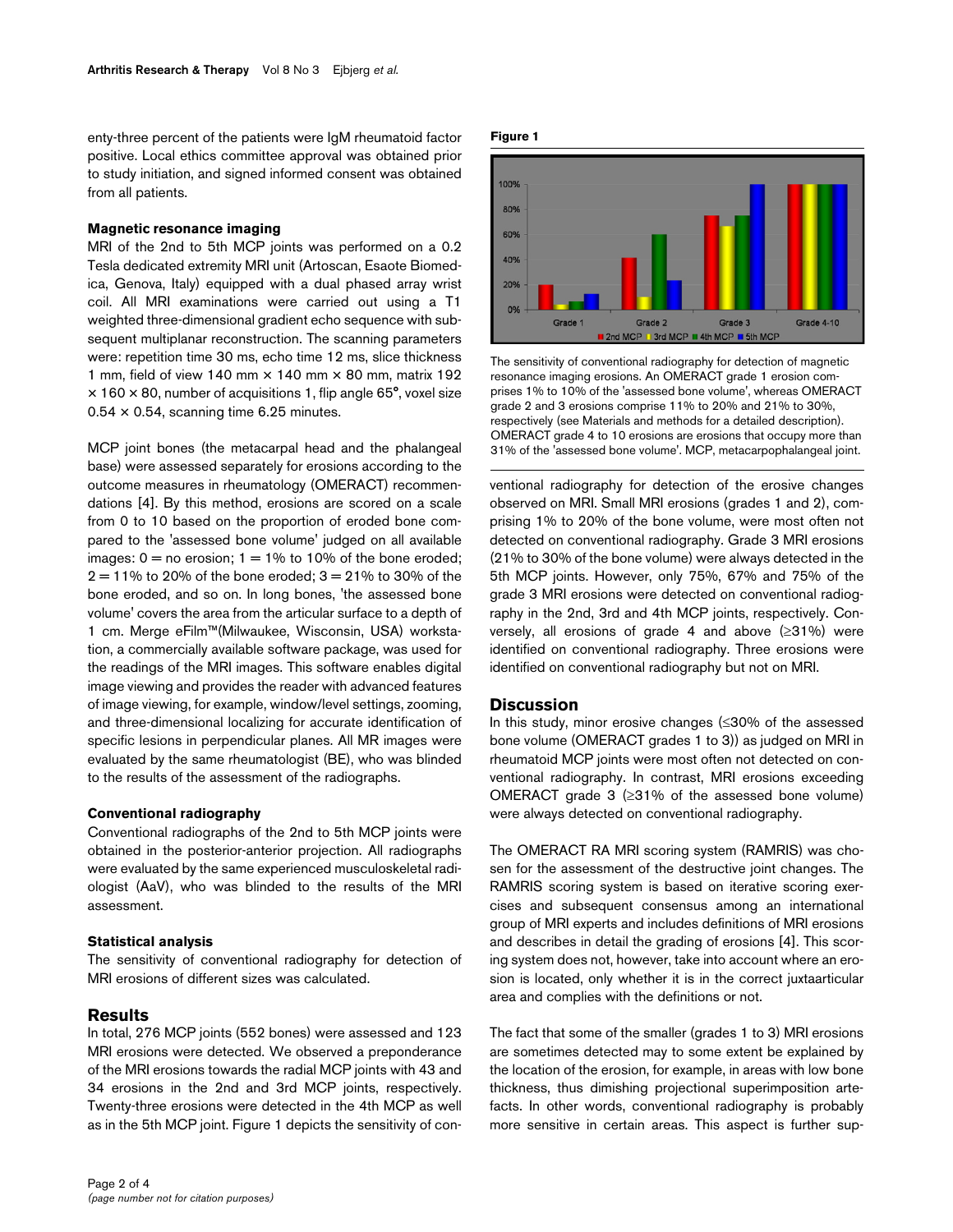Destructive joint damage judged on conventional radiography occurs within the first years of RA [6] and early detection of erosions is closely related to poor outcome [7]. The treatment strategy has changed because increasing data suggest that prompt disease control improves long term outcome. Accordingly, there is a growing need for tools for early diagnosis, separation of responders from non-responders and for prediction of disease course. MRI has gained increasing interest in recent years because it has been shown to detect erosive changes in RA earlier than conventional radiography [3] and to predict later erosive development in early as well as more established disease [8,9]. Recently, MRI has also been shown to be more sensitive to RA destructive joint changes than conventional radiography [10]. Increasing evidence indicates that erosions detected by MRI are real erosions: Perry and colleagues [11] compared computed tomography and MRI in nine rheumatoid wrists and reported an 87% concordance between CT and MRI and only 4% of the erosions detected on MRI were not confirmed by CT. Furthermore, Ostendorf and colleagues [12] reported that MCP joint bone erosions observed on MRI represent real bone pathology as judged on miniarthroscopy. Our group reported recently that low field dedicated MRI, as used in the present study, is highly sensitive and specific for detection as well as grading of bone erosions when compared to standard high field MRI of wrist and MCP joints [13]. The present study, using exactly the same MRI sequences, supports these observations. It should be emphasized that various artefacts and pitfalls have to be considered in the interpretation of MR images [14].

We do find it surprising that up to 30% of a MCP joint bone must be eroded before the erosion is detected on conventional radiography. Although the MRI scoring system has not yet been tested against computed tomography, which can be considered a standard reference for detection of loss of calcified tissue, the available data suggest a high agreement between MRI and computed tomography erosions [11] as well as in radiographically non-eroded areas [15]. Furthermore, the scoring system is well validated and the present MR image reader (BE) has previously demonstrated a high inter- and intra-observer reliability [10,16]. Overall, the results of the cited studies suggest that MRI observations of erosions are true and reliable.

# **Conclusion**

Our results put a question mark against conventional radiography as being the most competent imaging modality in RA and indicates that MRI is better suited for detection and grading of minor erosive joint changes in RA.

# **Competing interests**

The authors declare that they have no competing interests.

# **Authors' contributions**

BE: study design, acquisition of data, analysis of data and interpretation of data and writing the manuscript. AaV: acquisition and analysis of data. SJ: interpretation of data and drafting the manuscript. HST: acquisition and analysis of data. MØ: study design, analysis of data and interpretation of data and writing the manuscript.

### **Acknowledgements**

Amersham Health. The Danish Rheumatism Association.

### **References**

- 1. Arnett FC, Edworthy SM, Bloch DA, McShane DJ, Fries JF, Cooper NS, Healey LA, Kaplan SR, Liang MH, Luthra HS, *et al.*: **[The Amer](http://www.ncbi.nlm.nih.gov/entrez/query.fcgi?cmd=Retrieve&db=PubMed&dopt=Abstract&list_uids=3358796)[ican Rheumatism Association 1987 revised criteria for the](http://www.ncbi.nlm.nih.gov/entrez/query.fcgi?cmd=Retrieve&db=PubMed&dopt=Abstract&list_uids=3358796) [classification of rheumatoid arthritis.](http://www.ncbi.nlm.nih.gov/entrez/query.fcgi?cmd=Retrieve&db=PubMed&dopt=Abstract&list_uids=3358796)** *Arthritis Rheum* 1988, **31:**315-324.
- 2. Guidelines ACoRSoRA: **[Guidelines for the management of](http://www.ncbi.nlm.nih.gov/entrez/query.fcgi?cmd=Retrieve&db=PubMed&dopt=Abstract&list_uids=11840435) [rheumatoid arthritis: 2002 Update.](http://www.ncbi.nlm.nih.gov/entrez/query.fcgi?cmd=Retrieve&db=PubMed&dopt=Abstract&list_uids=11840435)** *Arthritis Rheum* 2002, **46:**328-346.
- 3. McQueen FM, Stewart N, Crabbe J, Robinson E, Yeoman S, Tan PL, McLean L: **[Magnetic resonance imaging of the wrist in early](http://www.ncbi.nlm.nih.gov/entrez/query.fcgi?cmd=Retrieve&db=PubMed&dopt=Abstract&list_uids=9771209) [rheumatoid arthritis reveals a high prevalence of erosions at](http://www.ncbi.nlm.nih.gov/entrez/query.fcgi?cmd=Retrieve&db=PubMed&dopt=Abstract&list_uids=9771209) [four months after symptom onset.](http://www.ncbi.nlm.nih.gov/entrez/query.fcgi?cmd=Retrieve&db=PubMed&dopt=Abstract&list_uids=9771209)** *Ann Rheum Dis* 1998, **57:**350-356.
- 4. Østergaard M, Peterfy C, Conaghan P, McQueen F, Bird P, Ejbjerg B, Shnier R, O'Connor P, Klarlund M, Emery P, *et al.*: **[OMERACT](http://www.ncbi.nlm.nih.gov/entrez/query.fcgi?cmd=Retrieve&db=PubMed&dopt=Abstract&list_uids=12784422) [rheumatoid arthritis magnetic resonance imaging studies.](http://www.ncbi.nlm.nih.gov/entrez/query.fcgi?cmd=Retrieve&db=PubMed&dopt=Abstract&list_uids=12784422) Core set of MRI acquisitions, joint pathology definitions and [the OMERACT RA-MRI scoring system.](http://www.ncbi.nlm.nih.gov/entrez/query.fcgi?cmd=Retrieve&db=PubMed&dopt=Abstract&list_uids=12784422)** *J Rheumatol* 2003, **30:**1385-1386.
- 5. Forslind K, Johanson A, Larsson EM, Svensson B: **[Magnetic res](http://www.ncbi.nlm.nih.gov/entrez/query.fcgi?cmd=Retrieve&db=PubMed&dopt=Abstract&list_uids=12892248)onance imaging of the fifth metatarsophalangeal joint com[pared with conventional radiography in patients with early](http://www.ncbi.nlm.nih.gov/entrez/query.fcgi?cmd=Retrieve&db=PubMed&dopt=Abstract&list_uids=12892248) [rheumatoid arthritis.](http://www.ncbi.nlm.nih.gov/entrez/query.fcgi?cmd=Retrieve&db=PubMed&dopt=Abstract&list_uids=12892248)** *Scand J Rheumatol* 2003, **32:**131-137.
- 6. Fuchs HA, Kaye JJ, Callahan LF, Nance EP, Pincus T: **[Evidence of](http://www.ncbi.nlm.nih.gov/entrez/query.fcgi?cmd=Retrieve&db=PubMed&dopt=Abstract&list_uids=2754663) [significant radiographic damage in rheumatoid arthritis within](http://www.ncbi.nlm.nih.gov/entrez/query.fcgi?cmd=Retrieve&db=PubMed&dopt=Abstract&list_uids=2754663) [the first 2 years of disease.](http://www.ncbi.nlm.nih.gov/entrez/query.fcgi?cmd=Retrieve&db=PubMed&dopt=Abstract&list_uids=2754663)** *J Rheumatol* 1989, **16:**585-591.
- 7. Jansen LM, van der Horst-Bruinsma IE, van Schaardenburg D, Bezemer PD, Dijkmans BA: **[Predictors of radiographic joint damage](http://www.ncbi.nlm.nih.gov/entrez/query.fcgi?cmd=Retrieve&db=PubMed&dopt=Abstract&list_uids=11557647) [in patients with early rheumatoid arthritis.](http://www.ncbi.nlm.nih.gov/entrez/query.fcgi?cmd=Retrieve&db=PubMed&dopt=Abstract&list_uids=11557647)** *Ann Rheum Dis* 2001, **60:**924-927.
- 8. Østergaard M, Hansen M, Stoltenberg M, Jensen KE, Szkudlarek M, Pedersen-Zbinden B, Lorenzen I: **[New radiographic bone ero](http://www.ncbi.nlm.nih.gov/entrez/query.fcgi?cmd=Retrieve&db=PubMed&dopt=Abstract&list_uids=12905465)sions in the wrists of patients with rheumatoid arthritis are [detectable with magnetic resonance imaging a median of two](http://www.ncbi.nlm.nih.gov/entrez/query.fcgi?cmd=Retrieve&db=PubMed&dopt=Abstract&list_uids=12905465) [years earlier.](http://www.ncbi.nlm.nih.gov/entrez/query.fcgi?cmd=Retrieve&db=PubMed&dopt=Abstract&list_uids=12905465)** *Arthritis Rheum* 2003, **48:**2128-2131.
- 9. McQueen FM, Stewart N, Crabbe J, Robinson E, Yeoman S, Tan PL, McLean L: **[Magnetic resonance imaging of the wrist in early](http://www.ncbi.nlm.nih.gov/entrez/query.fcgi?cmd=Retrieve&db=PubMed&dopt=Abstract&list_uids=10364913) [rheumatoid arthritis reveals progression of erosions despite](http://www.ncbi.nlm.nih.gov/entrez/query.fcgi?cmd=Retrieve&db=PubMed&dopt=Abstract&list_uids=10364913) [clinical improvement.](http://www.ncbi.nlm.nih.gov/entrez/query.fcgi?cmd=Retrieve&db=PubMed&dopt=Abstract&list_uids=10364913)** *Ann Rheum Dis* 1999, **58:**156-163.
- 10. Ejbjerg BJ, Vestergaard A, Jacobsen S, Thomsen HS, Østergaard M: **[The smallest detectable difference and sensitivity to](http://www.ncbi.nlm.nih.gov/entrez/query.fcgi?cmd=Retrieve&db=PubMed&dopt=Abstract&list_uids=16052593) [change of magnetic resonance imaging and radiographic](http://www.ncbi.nlm.nih.gov/entrez/query.fcgi?cmd=Retrieve&db=PubMed&dopt=Abstract&list_uids=16052593) scoring of structural joint damage in rheumatoid arthritis finger, wrist, and toe joints: A comparison of the omeract rheumatoid arthritis magnetic resonance imaging score applied to different joint combinations and the sharp/van der heijde radi[ographic score.](http://www.ncbi.nlm.nih.gov/entrez/query.fcgi?cmd=Retrieve&db=PubMed&dopt=Abstract&list_uids=16052593)** *Arthritis Rheum* 2005, **52:**2300-2306.
- 11. Perry D, Stewart N, Benton N, Robinson E, Yeoman S, Crabbe J, McQueen F: **[Detection of erosions in the rheumatoid hand; a](http://www.ncbi.nlm.nih.gov/entrez/query.fcgi?cmd=Retrieve&db=PubMed&dopt=Abstract&list_uids=15693085) [comparative study of multidetector computerized tomography](http://www.ncbi.nlm.nih.gov/entrez/query.fcgi?cmd=Retrieve&db=PubMed&dopt=Abstract&list_uids=15693085) [versus magnetic resonance scanning.](http://www.ncbi.nlm.nih.gov/entrez/query.fcgi?cmd=Retrieve&db=PubMed&dopt=Abstract&list_uids=15693085)** *J Rheumatol* 2005, **32:**256-267.
- 12. Ostendorf B, Peters R, Dann P, Becker A, Scherer A, Wedekind F, Friemann J, Schulitz KP, Modder U, Schneider M: **[Magnetic reso](http://www.ncbi.nlm.nih.gov/entrez/query.fcgi?cmd=Retrieve&db=PubMed&dopt=Abstract&list_uids=11710705)[nance imaging and miniarthroscopy of metacarpophalangeal](http://www.ncbi.nlm.nih.gov/entrez/query.fcgi?cmd=Retrieve&db=PubMed&dopt=Abstract&list_uids=11710705)**